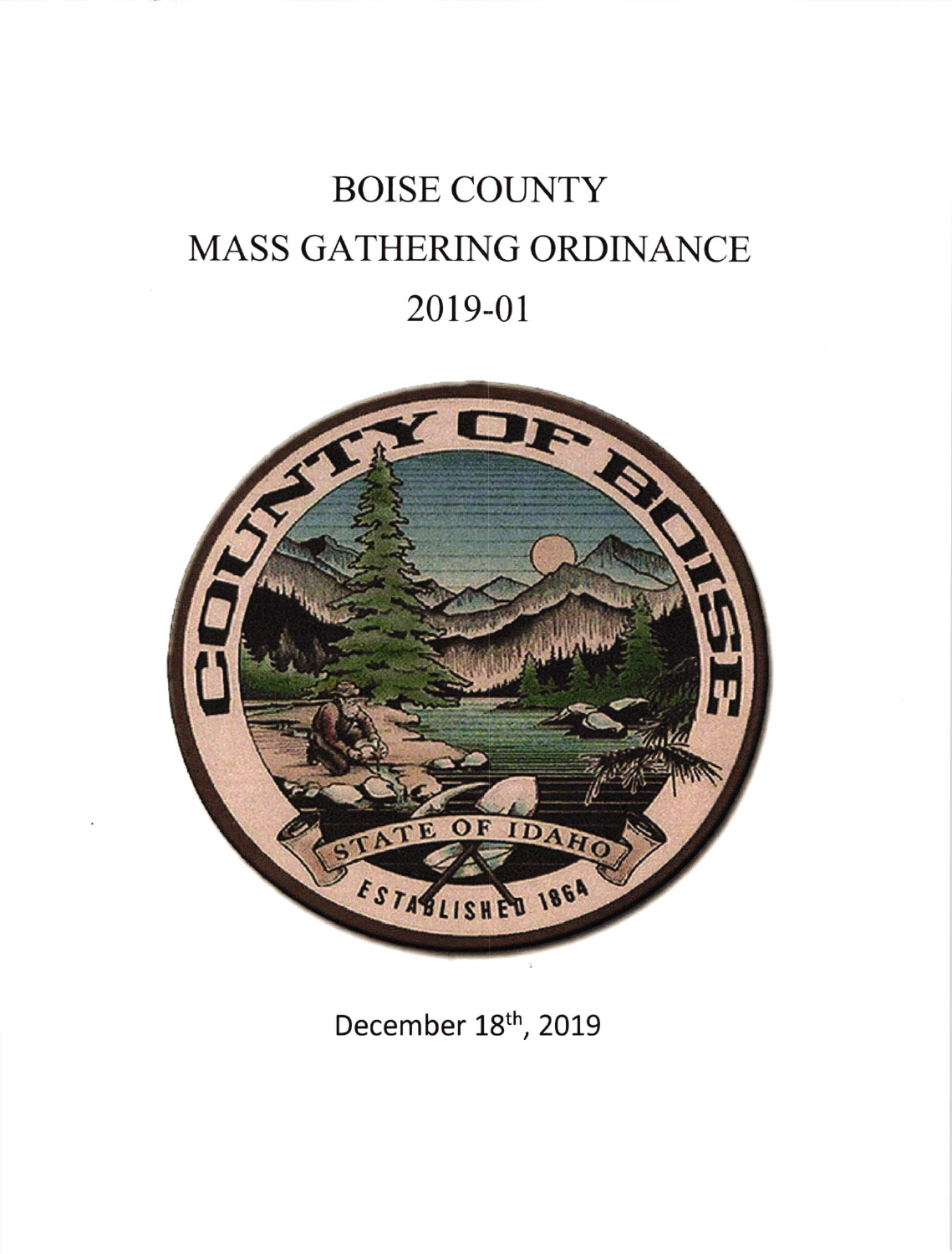## BOISE COUNTY MASS GATHERING ORDINANCE AN ORDINANCE FOR LICENSING AND REGULATING MASS GATHERINGS, PARADES, FESTIVALS, SPECIAL EVENTS, AND OTHER PUBLIC ASSEMBLIES

#### RECITALS

WHEREAS, it is in the public interest of the citizens of Boise County to perpetuate an ordinance for licensing and regulating mass gatherings, special events or other public assemblies; and

WHEREAS, in regulating such activity, Boise County recognizes that permits issued under this ordinance may not be granted or denied based upon the content of the message and any potential restrictions on speech shall be narrowly tailored to serve a significant Boise County government interest; and

WHEREAS, in the establishment of this mass gathering ordinance, Boise County declares that it has a compelling government interest to protect the health and safety of its residents and visitors in connection with large events or gatherings; and

WHEREAS, by this ordinance, Boise County intends to create content neutral time, place and manner regulations that apply to all mass gatherings in Boise County irrespective of the purposes of the gathering.

#### SECTION I: SHORT TITLE, ENACTMENT, REPEAL

Be it ordained by the Board of County Commissioners of Boise County, ldaho, an ordinance for licensing and regulating mass gatherings, special events or other public assemblies. This ordinance shall be known as the Boise County Mass Gathering Ordinance. This ordinance shall repeal the Boise County Mass Gathering Ordinance, 2014-02 in its entirety.

### SECTION ll: AUTHORITY AND APPLICABILITY

This ordinance is enacted pursuant to the authority of the Board of County Commissioners of Boise County described in Idaho Code §§ 31-714, 31-801, 31-828, and 31-870. This ordinance applies only to areas outside of incorporated city boundaries.

#### **SECTION III: DEFINITIONS**

"Applicant" means a person applying for a permit pursuant to this ordinance.

"Attendee" means any person who obtains admission to an assembly by payment of money, by the rendering of services in lieu of the payment of money for admission, or by being present.

"Board" means the Board of County Commissioners of Boise County